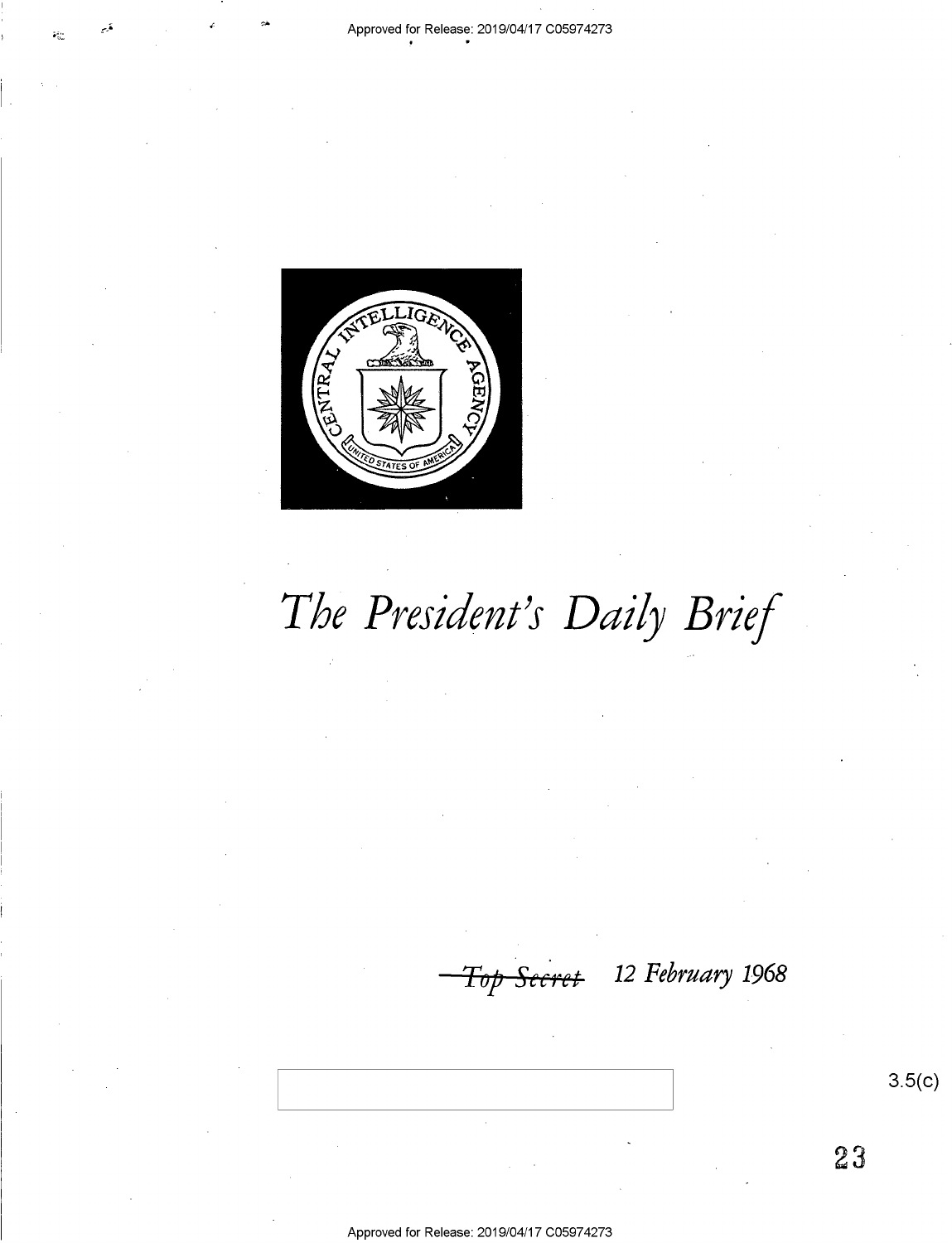

### DAILY BRIEF 12 FEBRUARY 1968

Ξ,

i '

1. South Vietnam (as of 5:30 AM EST)

Communist pressures eased over<br>the weekend around cities and towns in some parts of the country, but new at-<br>tacks took place against two provincial capitals and two allied airfields in<br>the delta. In the north, the Commun In the north, the Communists in Hue continue putting up stubborn resistance.

Life in Saigon is gradually re-<br>turning to normal despite continuing Communist resistance to clearing operations in Cholon. Persistent low-level<br>reports, however, are still predicting new "large-scale attacks" on the capital within the next few days. Elements of<br>three Communist divisions remain within<br>striking distance.

The Khe Sanh situation is unchanged.

2. Korea

Mr. Vance had his first meeting<br>with President Pak today to the accom-<br>paniment of a steady drumbeat in the<br>Seoul press insisting that the South<br>Koreans want a fuller US commitment,<br>not just more US military aid. No word has yet come on the substance of the talks.

3.3(h)(2)

 $3.5(c)$ 

\\_..\_\_ "\

3.3(h)(2)

Satellite photography of last week<br>shows that the Pueblo has been moved<br>from its anchorage in Wonsan Bay to a more secure berth at a nearby naval base.<br>This will facilitate examination of the<br>ship's equipment, presumably with the<br>help of Soviet experts.

<del>SECRET</del> ·

3-5(°)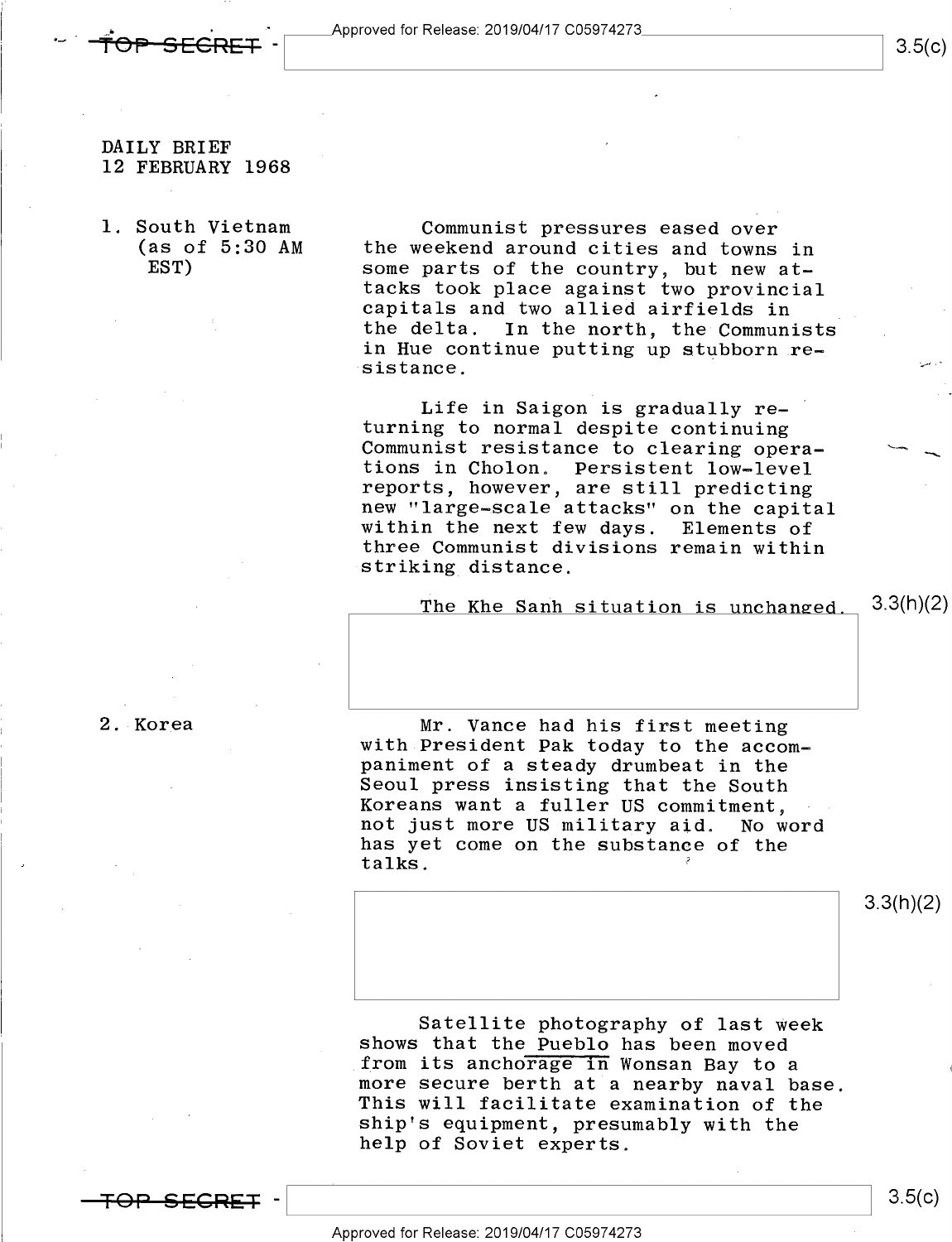

 $3.5(c)$ 



 $\bar{z}$ 

4. Australia  $3.3(h)(2)$ 





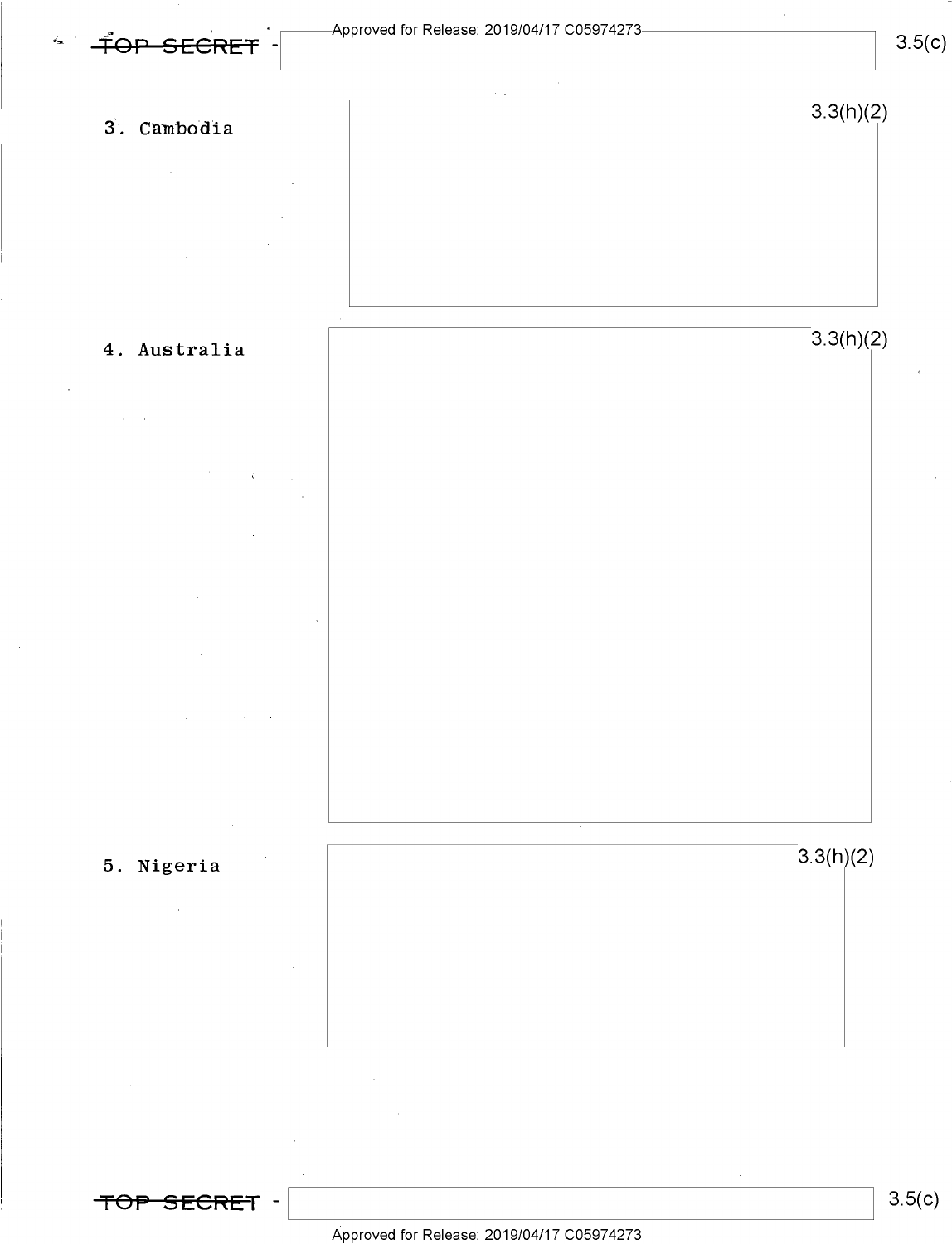- 6. Czechoslovakia  $\begin{array}{|c|c|c|c|c|}\n\hline\n & 3.3(h)(2) & & & \\
\hline\n\end{array}$ 
	-

<del>TOP SECRET</del> -

r

 $\frac{1}{2}$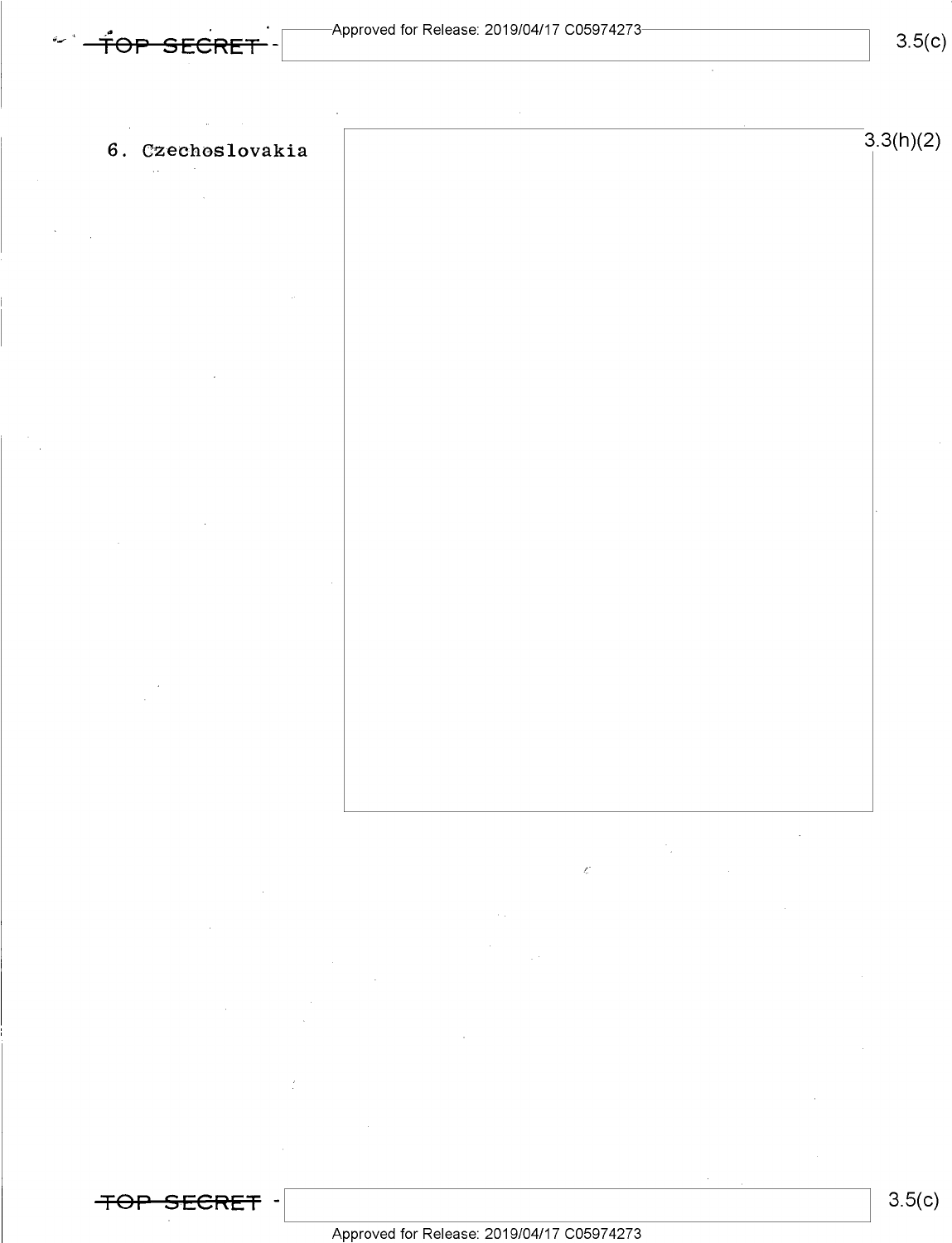<del>Top Secret</del>

 $\mathord{\hspace{1pt}\text{--}\hspace{1pt}}$ 

γ.

 $\cdots$  .

' 35-' .-,,,,\_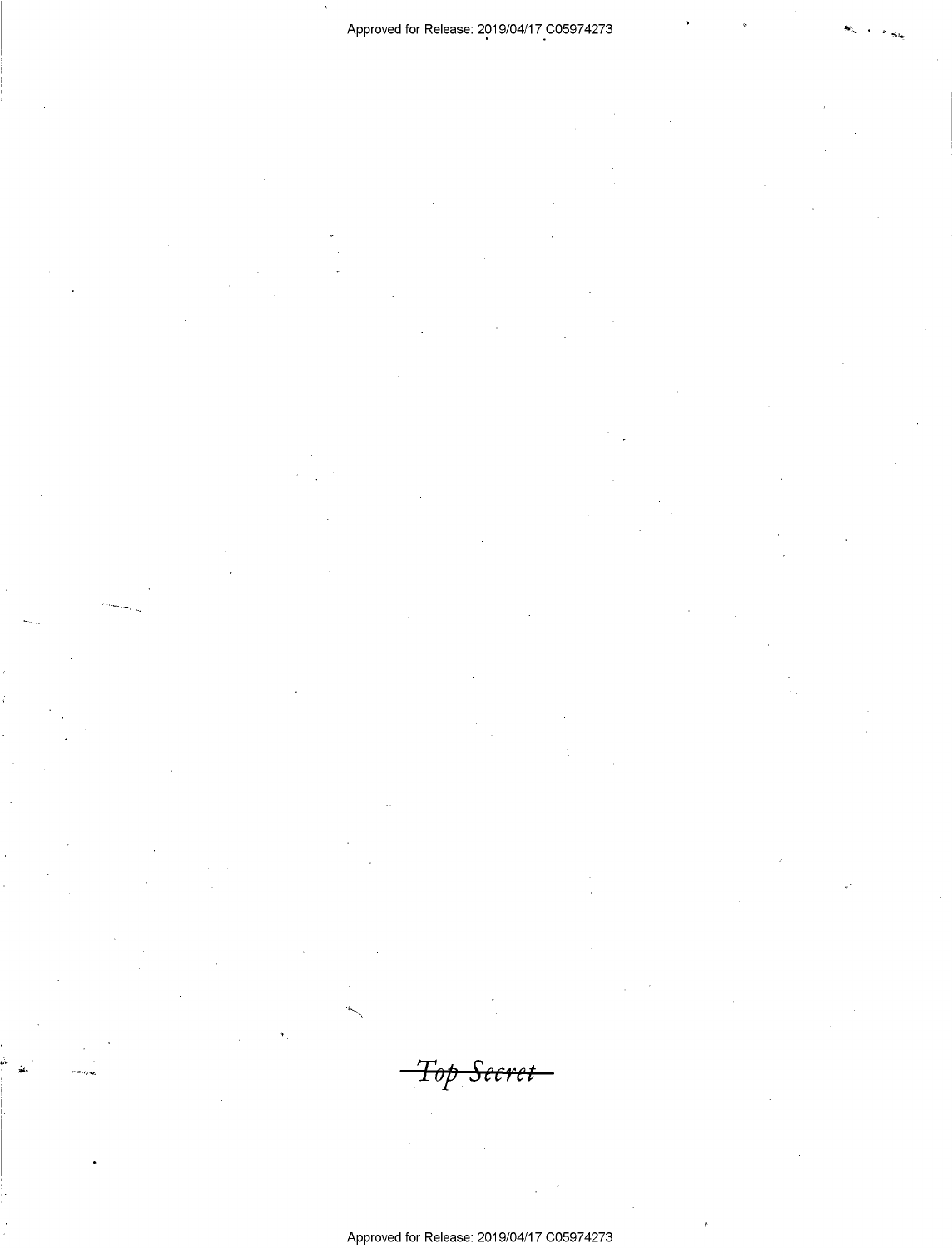—'Fop-Secret-



### FOR THE PRESIDENT'S EYES ONLY

## Special Daily Report on North Vietnam

<del>-Top Secret</del>  $3.5(c)$ .

. 12 February 1968

Approved for Release: 2019/O4/17 CO5974273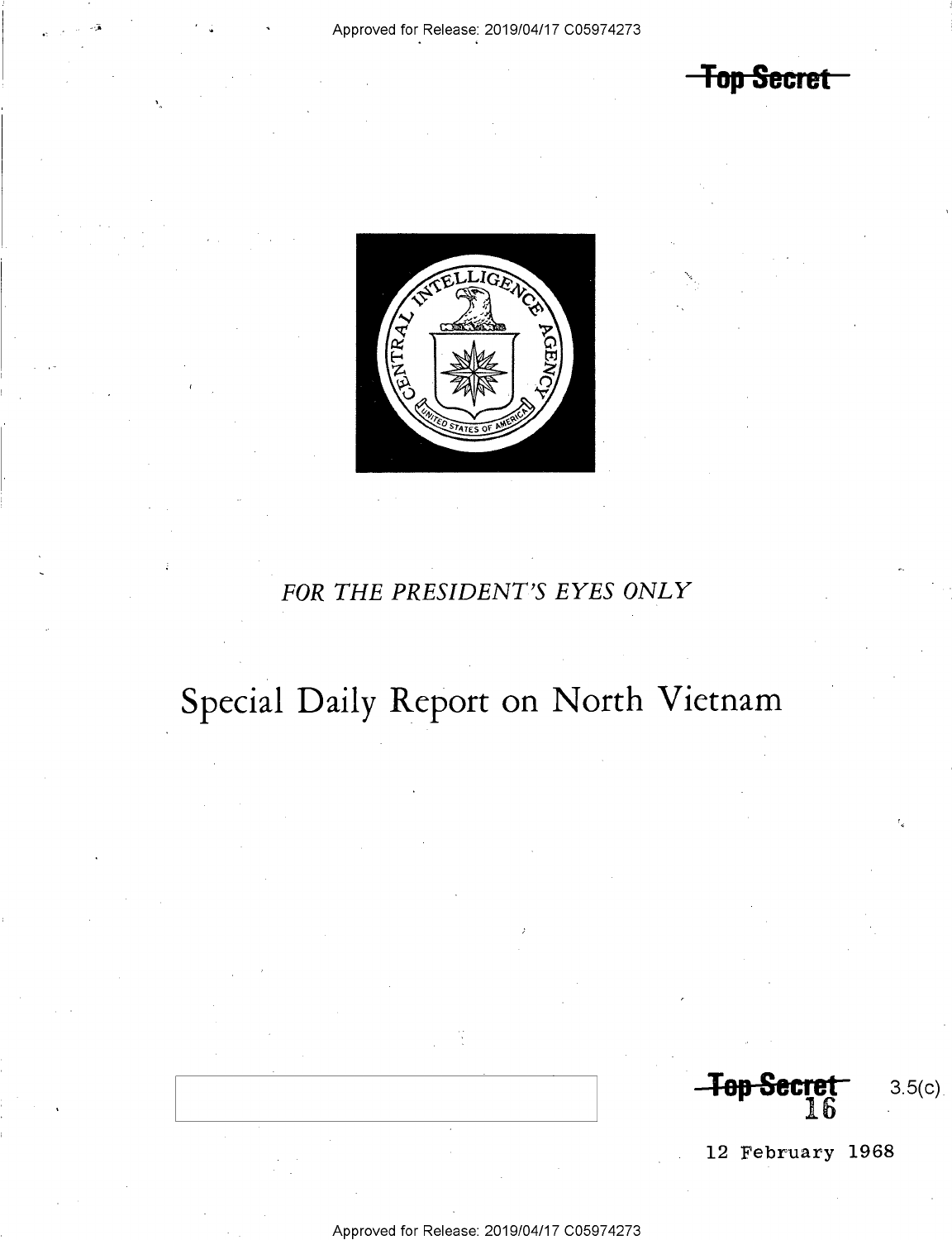s.5(¢)

3.3(h)(2)

Special Daily Report on North Vietnam for the President's Eyes Only

### 12 February 1968

### I. NOTES ON THE SITUATION

Front Activities: Liberation Front officials<br>abroad are continuing to make a big effort to be seen and heard. Nguyen Van Hieu, the Front man in Phnom Penh and one of the Front's most authoritative spokesmen on foreign affairs, recently discussed the Viet Cong plans to establish a coalition govern-Although radio propaganda and prisoners captured in the Tet offensive have indicated that this<br>is a Front objective, Nguyen Van Hieu is the first responsible Front official to comment on it.

Hieu made his remarks at\_a press conference on 8 February which was attended by Wilfred Burchett.

Other Communist representatives have been seeking publicity contacts to emphasize the Viet Cong's military successes. In Moscow and Prague, Front' representatives briefed prominent party personalities amid much publicity. 'The official statement issued after Dang Quang Minh's meeting with Brezhnev emphasized the political aspect of the Tet offensive. In recent days Moscow has also issued a formal TASS statement affirming support of the Viet Cong military action and of the North Vietnamese "will talk" attitude.

8-5(¢)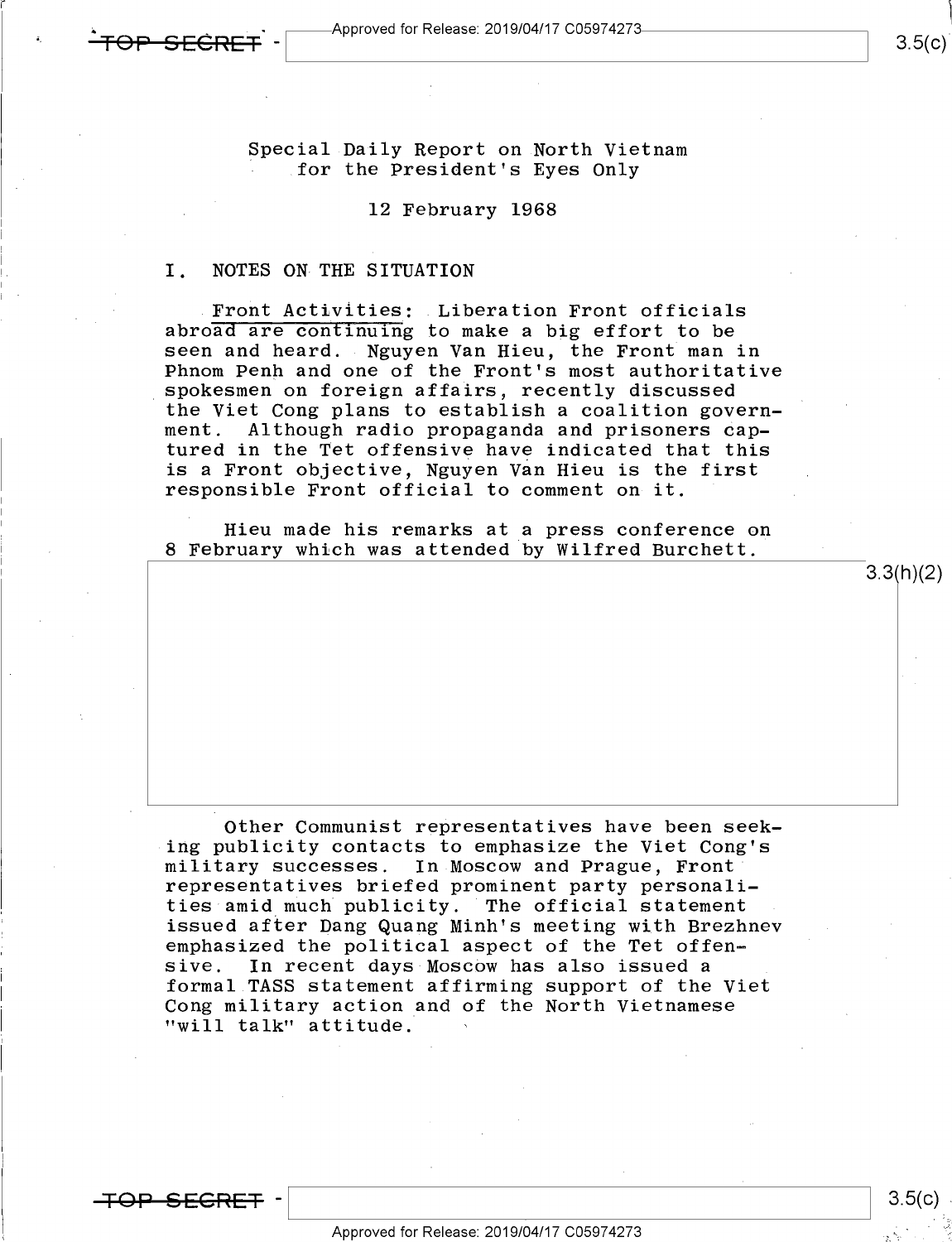$\begin{array}{|c|c|c|}\n\hline \text{TOP-SEGRE}\text{+} & \text{-}\end{array}$ 

The Front spokesman in Hanoi this weekend issued an unequivocal endorsement of the North Viet-<br>namese offer to talk with the US. Front represennamese offer to talk with the US. tative Nguyen Van Tien told a Hungarian journalist on 9 February that the Front "entirely agrees with the North Vietnamese foreign minister's statement and fully supports its contents." The Front also used the interview to boast that it controlled three out of eight districts in Saigon and said the Viet Cong intended to mobilize the young people of towns and villages and arm them to help defeat any possible American "counteraction."

\* \* \*

Other Front Activities: Just prior to the Tet offensive, the head of fhe Front office in Djakarta told Indonesian Government officials that he had attended a Front central committee meeting last summer and had come away with renewed confidence about<br>the war. In a rare admission of past difficultie In a rare admission of past difficulties, the official admitted that US forces had had some success in the past two "dry seasons," but boasted<br>that Communist units now had new weaponry and much greater experience and the US would not do so well this year.

-2-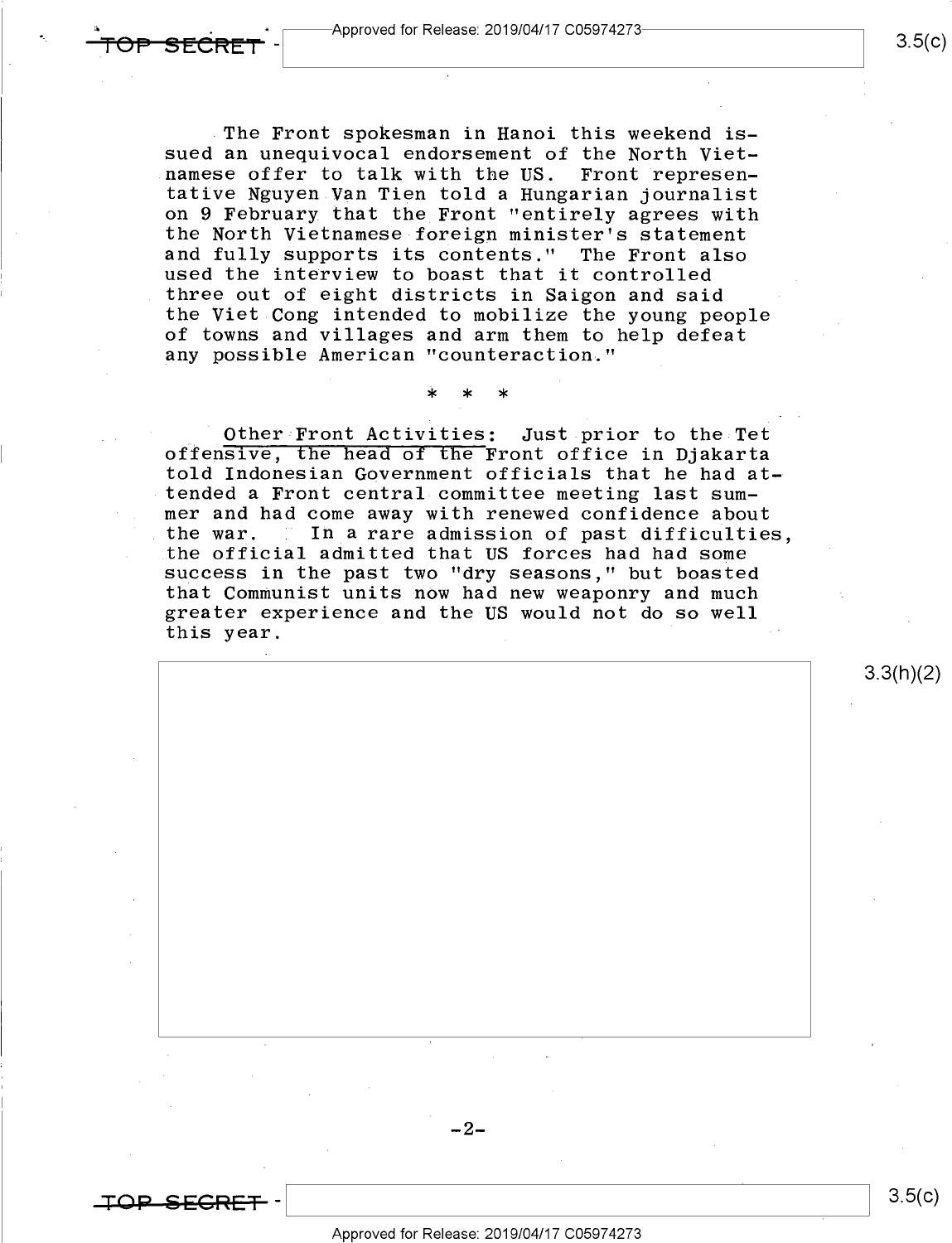$\mathbf{v}$ 

Hanoi Continues Playing Up New Front Groups in the South: A Hanoi broadcast monitored in Tokyo vesterday reported what purported to be a decision by the National Liberation Front to strengthen ties with the "Alliance of National, Democratic, and Peace Forces," which it claims has sprung up in various South Vietnamese cities since the onslaught of the Tet offensive. Yesterday's broadcast claimed that the Front had issued a call for talks with the "Alliance" on "the most suitable way of reunifying Vietnam."

Peking propaganda takes the story a little fur-<br>ther. A Chinese press agency report yesterday, quote A Chinese press agency report yesterday, quoting a North Vietnamese army newspaper, reported that the "rural people" in South Vietnam have resolved to set up a "people's regime" in response to the Viet Cong call.

|                  | <b>State Street</b><br>$\sim 0.01$ | * * *            |                |           |
|------------------|------------------------------------|------------------|----------------|-----------|
|                  |                                    |                  |                | 3.3(h)(2) |
|                  |                                    |                  |                |           |
|                  |                                    |                  |                |           |
|                  |                                    |                  |                |           |
|                  |                                    |                  |                |           |
|                  |                                    |                  |                |           |
|                  |                                    |                  |                |           |
|                  |                                    |                  |                |           |
|                  |                                    |                  |                |           |
|                  |                                    |                  |                |           |
|                  |                                    |                  |                |           |
| $\sim$<br>$\sim$ | $\ast$                             | $\ast$<br>$\ast$ | $\sim 10^{-1}$ |           |
|                  |                                    |                  |                |           |

<sup>U</sup>Thant's Travels: The Secretary General has scheduled a meeting for today with the National Liberation Front representative in Moscow, according to press reports. Thant\_was received by Kosygin shortly after he flew in from New Delhi yesterday, and plans another meeting today, after which he is scheduled to leave for London en route back to New York. Little solid information is available to flesh out press speculation that Thant is embarked on a major new peace effort. Peking, reacting characteristically to this speculation, blasted Thant yesterday for ' trying to "peddle the US 'peace talks' scheme."

 $-3-$ 

 $\begin{bmatrix} \textbf{1} & \textbf{0} & \textbf{0} & \textbf{0} & \textbf{0} & \textbf{0} & \textbf{0} & \textbf{0} & \textbf{0} & \textbf{0} & \textbf{0} & \textbf{0} & \textbf{0} & \textbf{0} & \textbf{0} & \textbf{0} & \textbf{0} & \textbf{0} & \textbf{0} & \textbf{0} & \textbf{0} & \textbf{0} & \textbf{0} & \textbf{0} & \textbf{0} & \textbf{0} & \textbf{0} & \textbf{0} & \textbf{0} & \textbf{0} & \textbf{$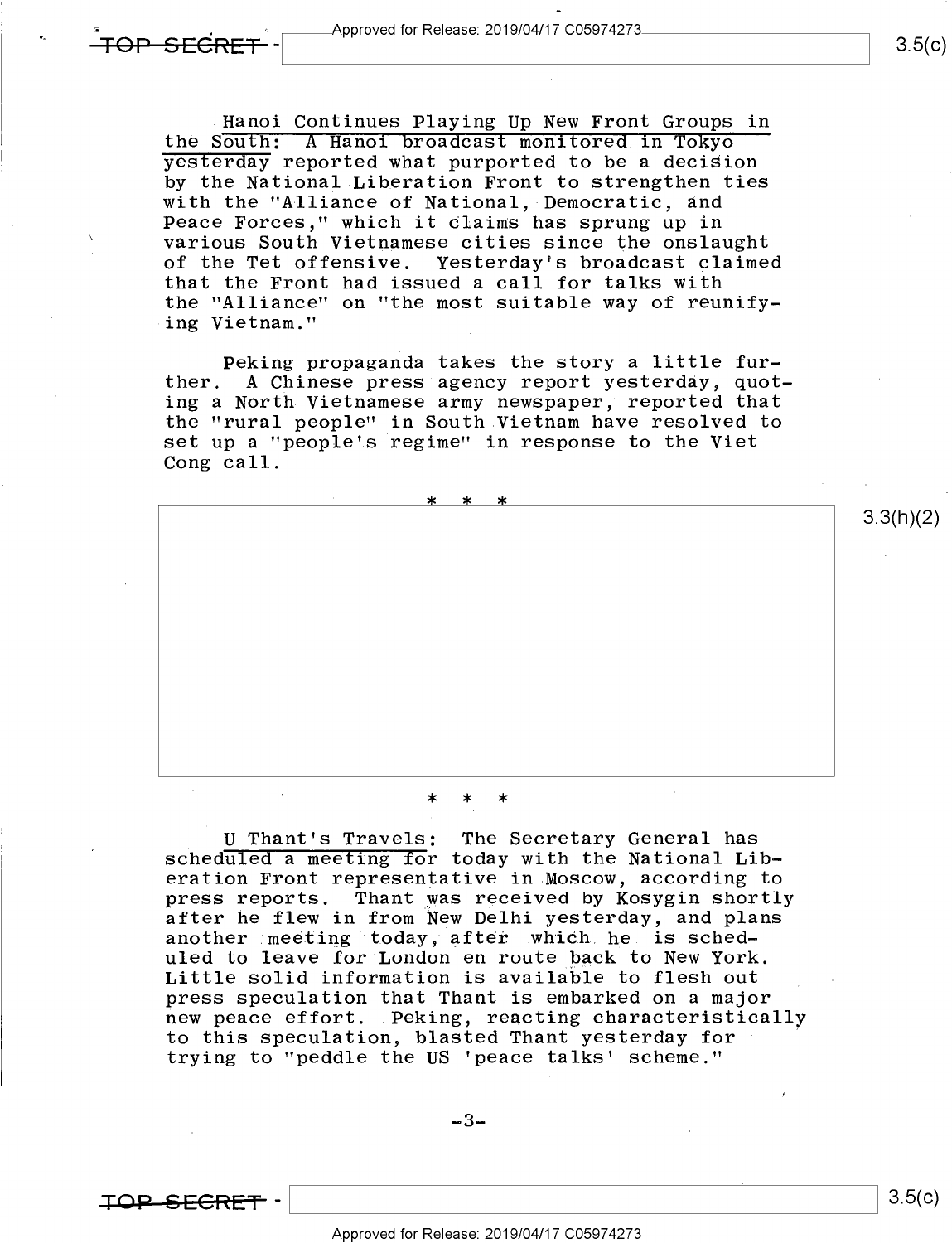Chinese Troops: In radio conversations between Chinese units in North Vietnam intercepted on 30 and<br>31 January, one unit stated that the problem of food shortages "troubles us very much" and that some people might have to be sent to Nanning.  $\begin{array}{|l|} \hline \text{might have to be sent to Nanning.} \\\hline \end{array}$ 

Another Chinese unit in North Vietnam said that the North Vietnamese were "very kind," gave them food, and invited them to attend their Lunar New Year Festival party at Thai Binh.

Voice intercepts of Chinese units in North Viet-<br>nam are rare. The only voice communications previously noted were between antiaircraft observation posts.

' \* \* \*

US Pilots: Since the three American pilots scheduled to be released from North Vietnam did not make the ICC flight on Friday, the ICC is trying to arrange a special flight tomorrow. The next scheduled flight is not until Friday.

 $\star$   $\star$   $\star$ 

 $\star$   $\star$   $\star$ 

II. REFLECTIONS OF US POLITICAL ATTITUDES ON THE WAR

World Reaction to Senator Robert Kennedy's 8 February Speech: The Senator's speech on Vietnam has re ceived only light coverage in world news media.

 $-4-$ 

<del>TOP SECRE</del>

3.3(h)(2)

3.3(h)(2)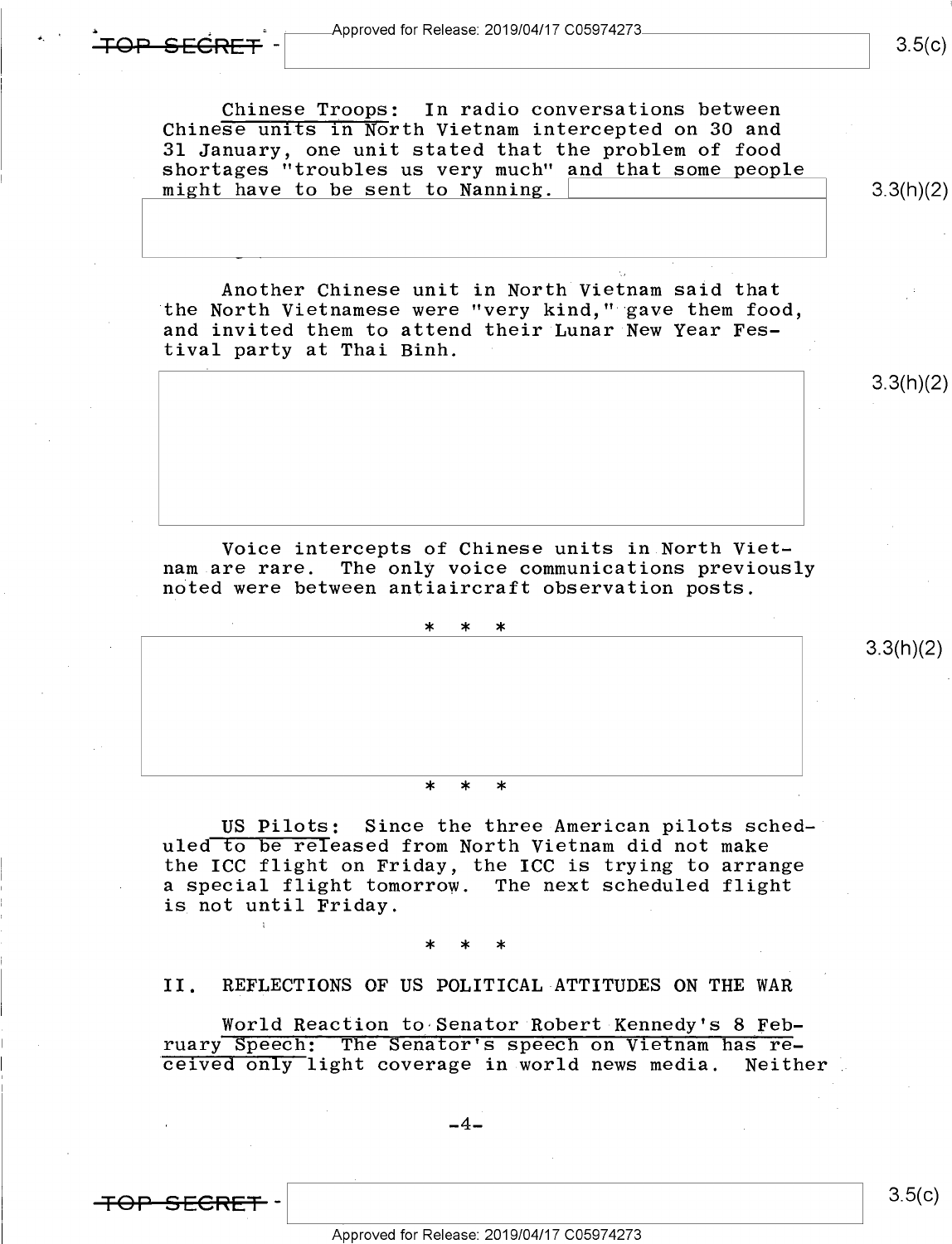Hanoi nor Peking has yet commented. Moscow commen-<br>tators have referred to Kennedy's "admissions" only<br>in passing and have contrasted his statements with the continuing "hawkish" stance of the administration.<br>Several press services in other Communist countries have noted the speech in brief, factual terms. Such<br>comment as there has been in these countries has<br>used the speech to buttress claims that the American<br>public is becoming more disillusioned with the war,<br>or that the rece

Free World press reaction has also been mini- ,mal. Comments in British and West German papers have been mixed.

<del>TOP SECRET</del> -

#### Approved for Release: 2019/O4/17 CO5974273

\_5\_

 $\frac{1}{2}$   $\frac{3.5(k)}{k}$